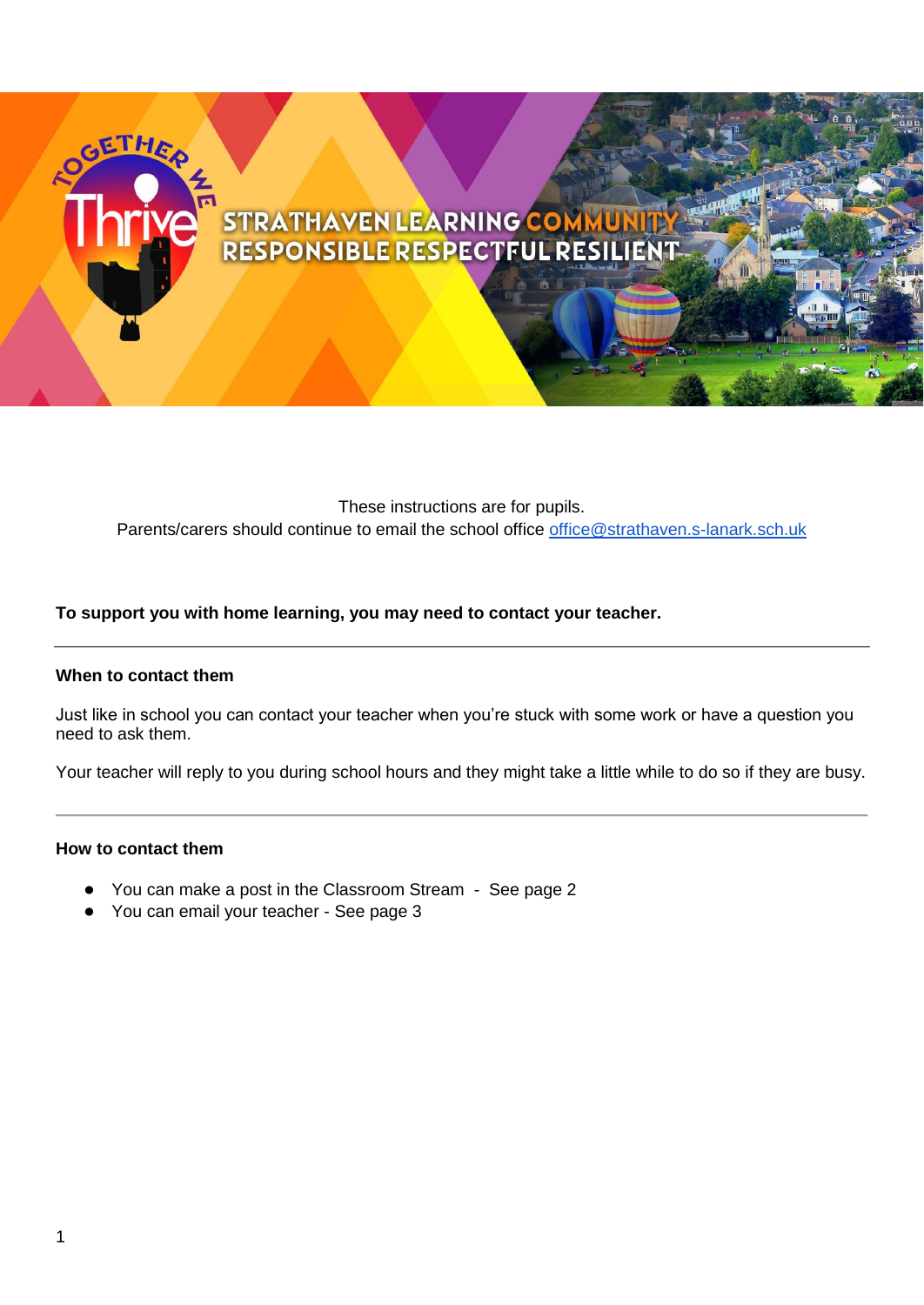# **Using Google Classroom**

This is like asking a question out in class, everyone else in your class can see it.

**Step 1)** You need to visit the google class and then choose the 'Stream' tab at the top of the screen.



**Step 2)** Then you need to select "Share something with your class"



**Step 3)** Then simply type in your question!

| Share with your class | I am stuck. I don't remember how to perform the calculation required to travel through the 9th<br>dimension and travel to the future! |        |      |
|-----------------------|---------------------------------------------------------------------------------------------------------------------------------------|--------|------|
| Add                   |                                                                                                                                       | Cancel | Post |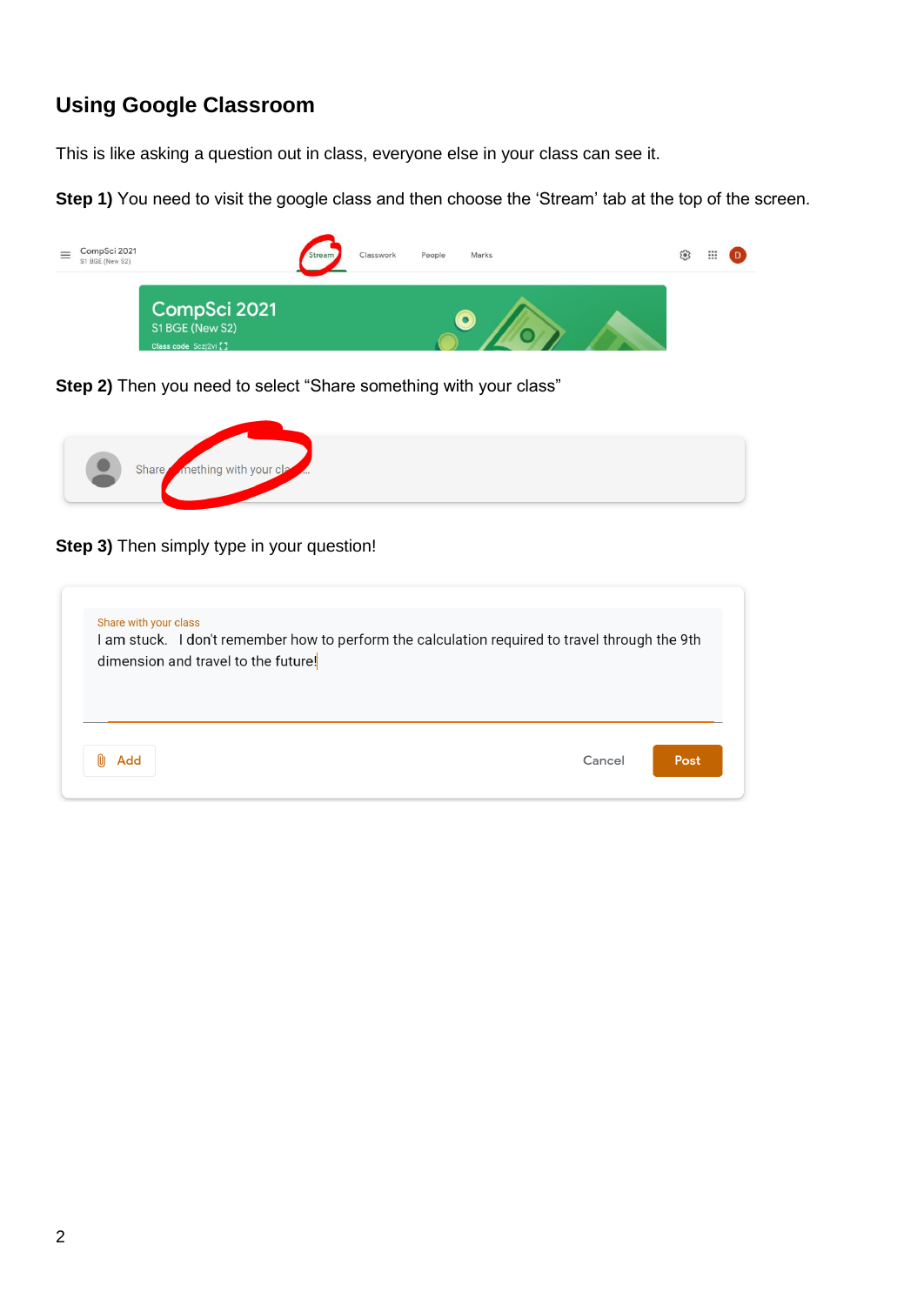## **Using Email**

If you want to ask a question without the rest of the class seeing it, you should use this method.

We can't use the email system that is built into Google Classroom because it's been disabled, instead we need to use the Mail tile in GLOW.

**Step 1)** First you need to login to Glow<https://glow.rmunify.com/>

**Step 2)** Find the Mail tile on your launchpad



## **Step 3)** E-mail your teacher!

| ⊞ |                      | <b>Outlook</b> $\heartsuit$<br>Search                                            |  |
|---|----------------------|----------------------------------------------------------------------------------|--|
|   | $\equiv$ New message | $\bigcirc$ Mark all as read $\bigcirc$ Undo                                      |  |
|   | <b>Favourites</b>    | $\uparrow$ Focused $\qquad \qquad \Box$ Other 4<br>Filter $\vee$<br>$\checkmark$ |  |